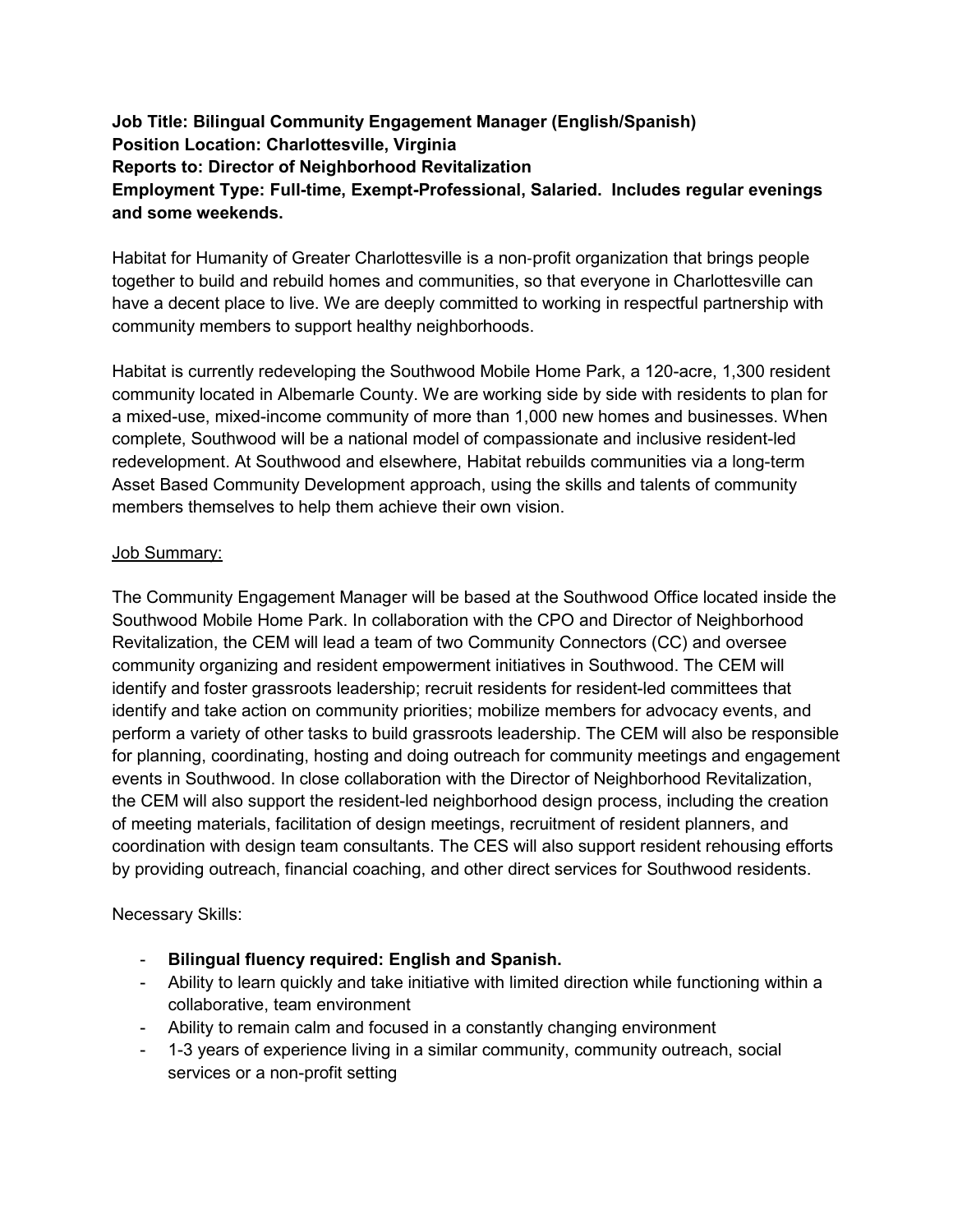- Ability to give full attention to what other people are saying and ask questions, as appropriate, for better understanding
- Ability to build strong relationships with community members guided by deep respect for them as equal partners who need space to exercise their own agency
- Comfortable working independently with strong initiative
- Aware of and sensitive to a diversity of cultures, life experience, power/privilege and backgrounds
- Experience in facilitating adult education groups and developing curriculum
- Interest in mentoring and/or coaching
- A strong understanding of personal finances, particularly in the areas of budgeting, asset building, and credit building
- Ability to manage confidential materials
- Computer skills including email, internet use, Word, Excel and use of the Google Suite
- Flexibility to work some regular evening hours and some weekends
- Driver's license and insurable driving record

Things you will learn and do in this position:

## **Community Organizing**

- Oversee and closely mentor two part-time Community Connectors whose job is to create strong relationships with Southwood residents and support recruitment of recognized leaders in the community to serve on resident-led committees that advance the community's priorities
- Timely, creative, and aggressive outreach with residents via one-on-one meetings, house visits and other methods of grassroots outreach
- Develop and facilitate resident-led committees that identify, plan, advocate and implement action around community priorities
- Provide leadership-development training to community residents to allow residents to take greater leadership in organizing and advocacy activities
- Facilitate regular meetings and forums with public officials and other community leaders on topics important to neighborhood residents
- Assist in the development and facilitation of Southwood community meetings
- In close collaboration with CPO, plan, launch and grow a Southwood Resident Advisory Council that informs planning and decisions around redevelopment activities in Southwood
- Support community volunteers to plan and host neighborhood festivals and events

## **Resident-led Redevelopment Planning**

- In close collaboration with the Director of Neighborhood Revitalization:
	- Help develop workshop materials or tailor existing materials to support the redevelopment partnership with community members
	- Plan and develop the community design curriculum and create/disseminate materials for hands-on design workshops.